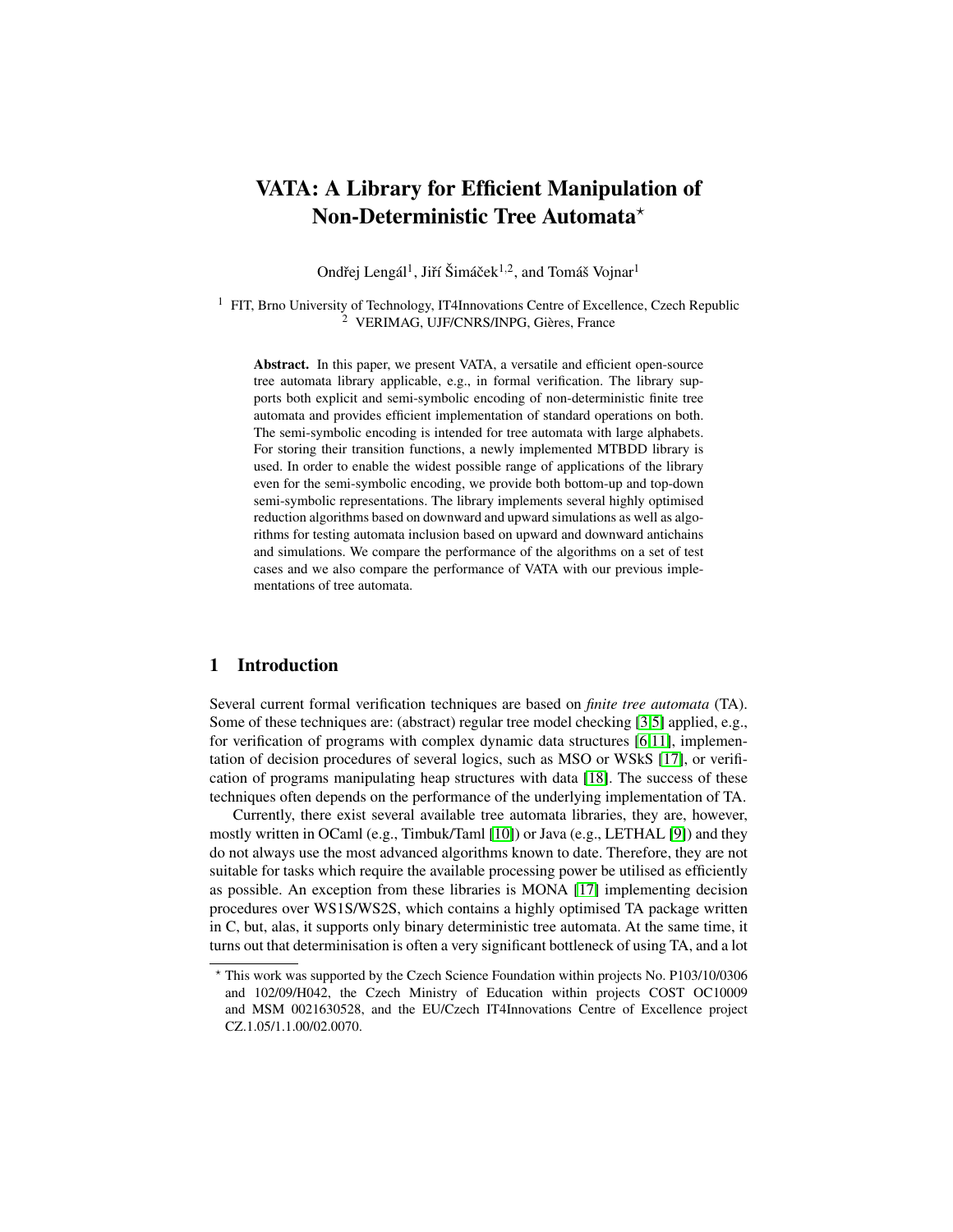of effort has therefore been invested into developing efficient algorithms for handling non-deterministic tree automata without a need to ever determinise them.

In order to allow researchers focus on developing verification techniques rather than reimplementing and optimising a TA package, we provide  $VATA<sup>3</sup>$  $VATA<sup>3</sup>$  $VATA<sup>3</sup>$ , an easy-to-use opensource library for efficient manipulation of non-deterministic TA. VATA supports many of the operations commonly used in automata-based formal verification techniques over two complementary encodings: explicit and semi-symbolic. The *explicit* encoding is suitable for most applications that do not need to use alphabets with a large number of symbols. However, some formal verification approaches make use of such alphabets, e.g., the approach for verification of programs with complex dynamic data structures [\[5\]](#page-14-1) or decision procedures of the MSO or WSkS logics [\[17\]](#page-14-4). Therefore, in order to address this issue, we also provide the *semi-symbolic* encoding of TA, which uses *multi-terminal binary decision diagrams* [\[8\]](#page-14-8) (MTBDDs), an extension of reduced ordered binary decision diagrams [\[7\]](#page-14-9) (BDDs), to store the transition function of a TA. In order to enable the widest possible range of applications of the library even for the semi-symbolic encoding, we provide both bottom-up and top-down semi-symbolic representations.

At the present time, the main application of the structures and algorithms implemented in VATA for handling explicitly encoded TA is the Forester tool for verification of programs with complex dynamic data structures [\[11\]](#page-14-3). The semi-symbolic encoding of TA has so far been used mainly for experiments with various newly proposed algorithms for handling TA.

In this paper, we do not present all exact details of the algorithms implemented in the library as they can be found in the referenced literature. Rather, we give an overview of the algorithms available, while mentioning various interesting optimisations that we used when implementing them. Based on experimental evidence, we argue that these optimisations are crucial for the performance of the library.

# 2 Preliminaries

A *ranked alphabet*  $\Sigma$  is a finite set of symbols together with a ranking function  $\# : \Sigma \rightarrow$ N. For  $a \in \Sigma$ , the value #*a* is called the *rank* of *a*. For any  $n \ge 0$ , we denote by  $\Sigma_n$  the set of all symbols of rank *n* from Σ. Let ε denote the empty sequence. A *tree t* over a ranked alphabet  $\Sigma$  is a partial mapping  $t : \mathbb{N}^* \to \Sigma$  that satisfies the following conditions: (1) the domain of *t*,  $dom(t)$ , is a finite prefix-closed subset of  $\mathbb{N}^*$  and (2) for each  $v \in dom(t)$ , if # $t(v) = n ≥ 0$ , then {*i* | *vi* ∈ *dom*(*t*)} = {1,...,*n*}. Each sequence *v* ∈ *dom*(*t*) is called a *node* of *t*. For a node *v*, we define the *i th child* of *v* to be the node *vi*, and the *i th subtree* of *v* to be the tree *t*' such that  $t'(v') = t(viv')$  for all  $v' \in \mathbb{N}^*$ . A *leaf* of *t* is a node *v* which does not have any children, i.e., there is no  $i \in \mathbb{N}$  with  $vi \in dom(t)$ . We denote by  $T_{\Sigma}$  the set of all trees over the alphabet  $\Sigma$ .

A (finite, non-deterministic) *tree automaton* (abbreviated sometimes as TA in the following) is a quadruple  $A = (Q, \Sigma, \Delta, F)$  where Q is a finite set of states,  $F \subseteq Q$  is a set of final states,  $\Sigma$  is a ranked alphabet, and  $\Delta$  is a set of transition rules. Each transition rule is a triple of the form  $((q_1,...,q_n),a,q)$  where  $q_1,...,q_n, q \in Q, a \in \Sigma$ ,

<span id="page-1-0"></span><sup>3</sup> <http://www.fit.vutbr.cz/research/groups/verifit/tools/libvata/>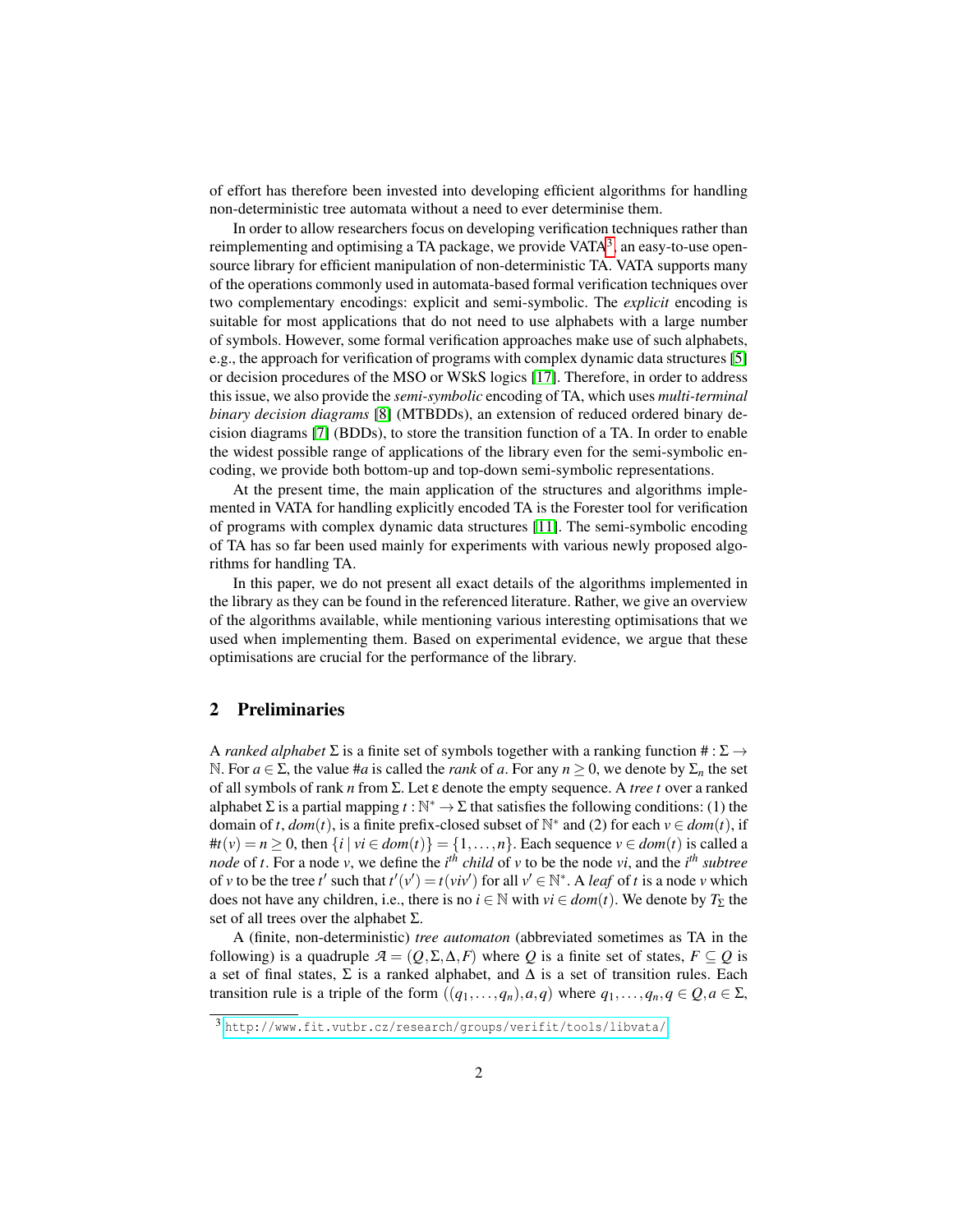and  $\#a = n$ . We use equivalently  $(q_1, \ldots, q_n) \stackrel{a}{\longrightarrow} q$  and  $q \stackrel{a}{\longrightarrow} (q_1, \ldots, q_n)$  to denote that  $((q_1,...,q_n),a,q) \in \Delta$ . The two notations correspond to the *bottom-up* and *topdown* representation of tree automata, respectively. Note that we can afford to work interchangeably with both of them since we work with non-deterministic tree automata, which are known to have an equal expressive power in their bottom-up and top-down representations. In the special case when  $n = 0$ , we speak about the so-called *leaf rules*, which we sometimes abbreviate as  $\stackrel{a}{\longrightarrow} q$  or  $q \stackrel{a}{\longrightarrow}$ .

Let  $A = (Q, \Sigma, \Delta, F)$  be a TA. A *run* of  $A$  over a tree  $t \in T_{\Sigma}$  is a mapping  $\pi : dom(t) \rightarrow$ *Q* such that, for each node  $v \in dom(t)$  of rank  $#t(v) = n$  where  $q = \pi(v)$ , if  $q_i = \pi(vi)$ for  $1 \le i \le n$ , then  $\Delta$  has a rule  $(q_1, \ldots, q_n) \stackrel{t(v)}{\longrightarrow} q$ . We write  $t \stackrel{\pi}{\Longrightarrow} q$  to denote that  $\pi$  is a run of *A* over *t* such that  $\pi(\varepsilon) = q$ . We use  $t \Longrightarrow q$  to denote that  $t \stackrel{\pi}{\Longrightarrow} q$  for some run π. The *language* accepted by a state *q* is defined by  $L_A(q) = \{t \mid t \implies q\}$ , while the language of a set of states  $S \subseteq Q$  is defined as  $\mathcal{L}_{A}(S) = \bigcup_{q \in S} \mathcal{L}_{A}(q)$ . When it is clear which TA *A* we refer to, we only write  $L(q)$  or  $L(S)$ . The language of *A* is defined as  $\mathcal{L}(\mathcal{A}) = \mathcal{L}_{\mathcal{A}}(F).$ 

A *downward simulation* on TA  $A = (Q, \Sigma, \Delta, F)$  is a preorder relation  $\preceq_D \subseteq Q \times Q$ such that if  $q \leq_p p$  and  $(q_1, \ldots, q_n) \stackrel{a}{\longrightarrow} q$ , then there are states  $p_1, \ldots, p_n$  such that  $(p_1,..., p_n) \stackrel{a}{\longrightarrow} p$  and  $q_i \preceq_D p_i$  for each  $1 \leq i \leq n$ . Given a TA  $A = (Q, \Sigma, \Delta, F)$  and a downward simulation  $\leq_D$ , an *upward simulation*  $\leq_U \subseteq Q \times Q$  induced by  $\leq_D$  is a relation such that if  $q \le u$  *p* and  $(q_1, \ldots, q_n) \stackrel{a}{\longrightarrow} q'$  with  $q_i = q$  for some  $1 \le i \le n$ , then there are states  $p_1, \ldots, p_n, p'$  such that  $(p_1, \ldots, p_n) \stackrel{a}{\longrightarrow} p'$  where  $p_i = p, q' \preceq_U p'$ , and  $q_i \leq p$  *p*<sub>*j*</sub> for each *j* such that  $1 \leq j \neq i \leq n$ .

# 3 Design of the Library

The library is designed in a modular way (see Fig. [1\)](#page-3-0). The user can choose a module encapsulating her preferred automata encoding and its corresponding operations. Various encodings share the same general interface so it is easy to swap one encoding for another, unless encoding-specific functions or operations are taken advantage of.

Thanks to the modular design of the library, it is easy to provide an own encoding of tree (or word) automata and effectively exploit the remaining parts of the infrastructure, such as parsers and serializers from/to different formats, the unit testing framework, performance tests, etc.

The VATA library is implemented in C++ using the Boost C++ libraries. In order to avoid expensive look-ups of entry points of virtual methods in the *virtual-method table* of an object and to fully exploit compiler's capabilities of code inlining and optimisation of code according to static analysis, the library heavily exploits polymorphism using C++ function templates instead of using virtual methods for core functions. We are convinced that this is the main reason why the performance of the optimised code (the  $-03$  flag of  $qcc$ ) is up to 10 times better than the performance of the non-optimised code (the  $-00$  flag of  $qcc$ ).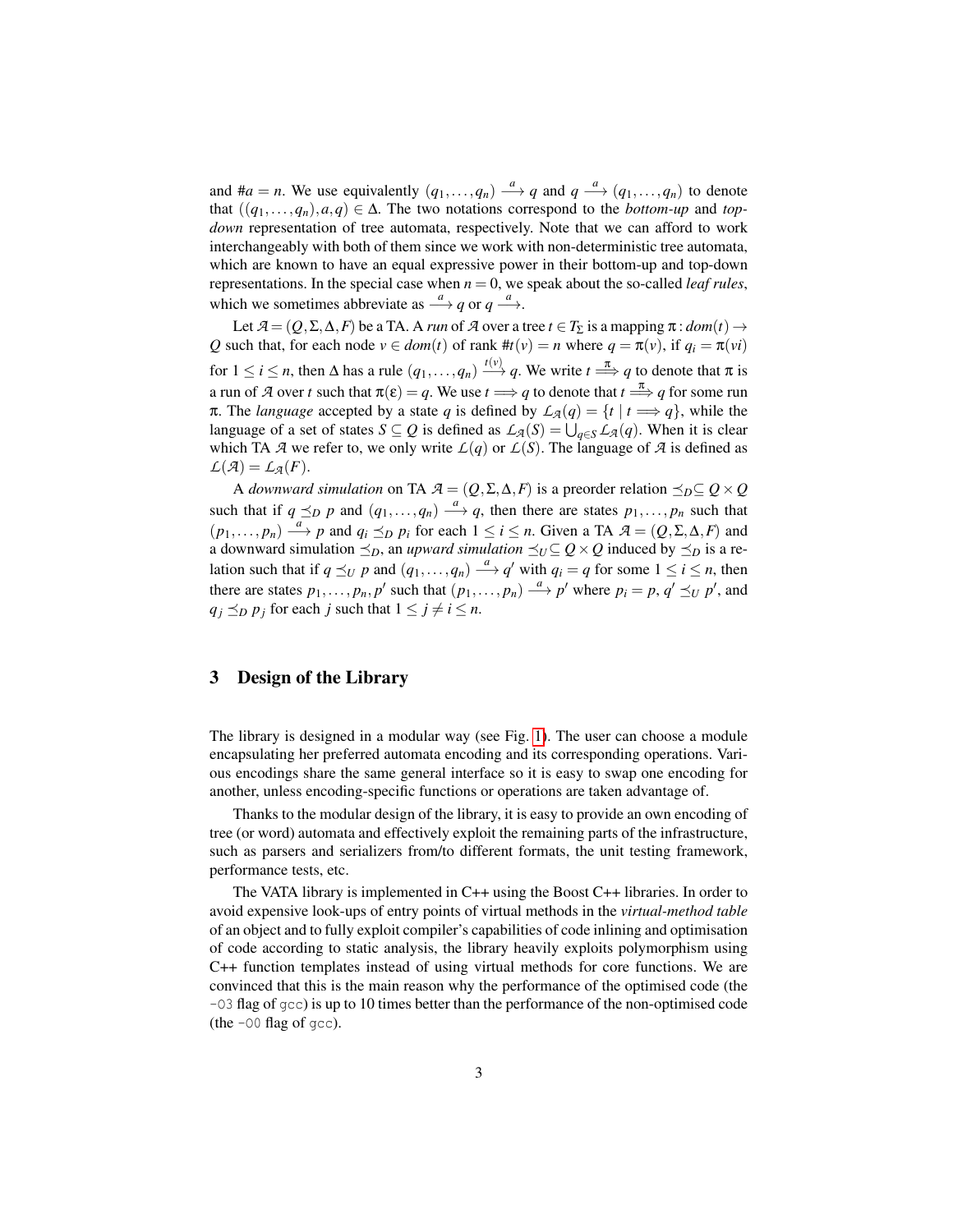

<span id="page-3-0"></span>Fig. 1. The architecture of the VATA library

# 3.1 Explicit Encoding

In the explicit representation of TA used in VATA, top-down transitions having the form  $q \stackrel{a}{\longrightarrow} (q_1,\ldots,q_n)$  are stored in a *hierarchical data structure similar to a hash table*. More precisely, the top-level lookup table maps states to *transition clusters*. Each such cluster is itself a lookup table that maps alphabet symbols to a set of pointers to tuples of states. The set of pointers to tuples of states is represented using a red-black tree. The tuples of states are stored in a designated hash table to further reduce the required amount of space (by not storing the same tuples of states multiple times). An example of the encoding is depicted in Fig. [2.](#page-4-0)

Hence, in order to insert the transition  $q \stackrel{a}{\longrightarrow} (q_1, \ldots, q_n)$  into the transition table, one proceeds using the following algorithm:

- 1. Find a transition cluster which corresponds to the state *q* in the top-level lookup table. If such a cluster does not exist, create one.
- 2. In the given cluster, find a set of pointers to tuples of states reachable from *q* over *a*. If the set does not exist, create one.
- 3. Obtain the pointer to the tuple  $(q_1, \ldots, q_n)$  from the tuple lookup table and insert it into the set of pointers.

If one ignores the worst-case time complexity of the underlying data structures (which, according to our experience, has usually a negligible real impact only), then inserting a single transition into the transition table requires a constant number of steps only. Yet the representation provides a more efficient encoding than a plain list of transitions because some transitions share the space required to store the parent states (e.g., state *q* in the transition  $q \stackrel{a}{\longrightarrow} (q_1, \ldots, q_n)$ ). Moreover, some transitions also share the alphabet symbol and each tuple of states appearing in the set of transitions is stored only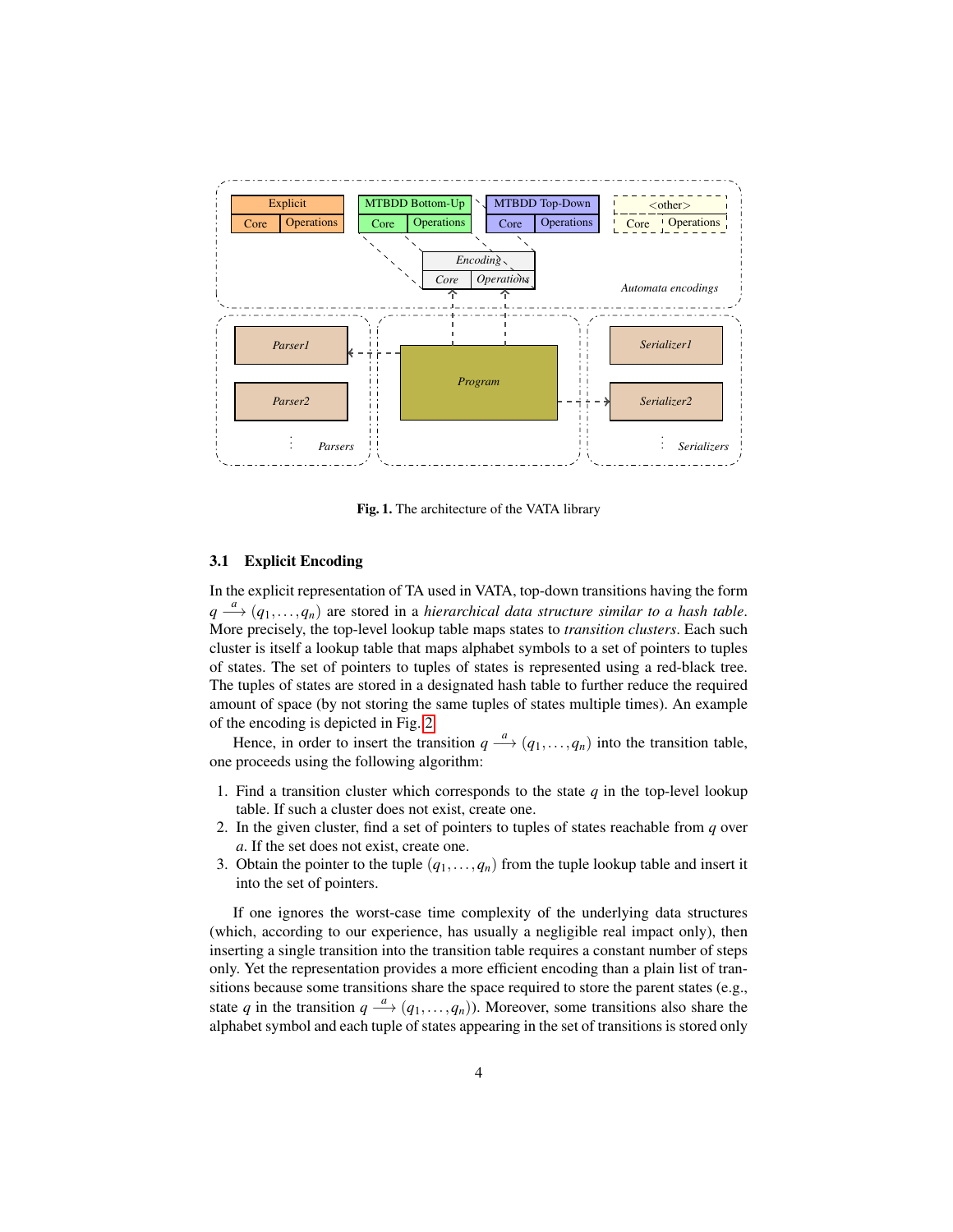

<span id="page-4-0"></span>Fig. 2. An example of the VATA's explicit encoding of transition functions of three automata *A*, *B*, *C*. In particular, one can see that *A* contains a transition  $q_1 \stackrel{c}{\longrightarrow} (q_1, q_2)$ : it suffices to follow the corresponding arrows. Moreover, *B* also contains the same transition (and the corresponding part of the transition table is shared with *A*). Finally, *C* has the same transitions as *B*.

once. Additionally, the encoding allows us to easily perform certain critical operations, such as finding a set of transitions  $q \stackrel{a}{\longrightarrow} (q_1, \ldots, q_n)$  for a given state q. This is useful, e.g., during the elimination of (top-down) unreachable states or during the top-down inclusion checking.

In some situations, one needs to manipulate many tree automata at the same time. As an example, we can mention the method for verifying programs with dynamic linked data structures introduced in [\[11\]](#page-14-3) where (in theory) one needs to store one automaton representing a content of the heap for each reachable state of the program. To improve the performance of our library in such scenarios, we adapt the *copy-on-write* principle. Every time one needs to create a copy of an automaton *A* to be subsequently modified, it is enough to create a new automaton  $A'$  which obtains a pointer to the transition table of *A* (which requires constant time). Subsequently, as more transitions are inserted into *A* 0 (or *A*), only the part of the shared transition table which gets modified is copied (Fig. [2](#page-4-0) provides an illustration of this feature).

# 3.2 Semi-Symbolic Encoding

The semi-symbolic encoding uses *multi-terminal binary decision diagrams* (MTBDDs) to encode transition functions of tree automata. MTBDDs are an extension of *binary decision diagrams* (BDDs), a popular data structure for compact encoding and manipulation with Boolean formulae. In contrast to BDDs that are used to represent a function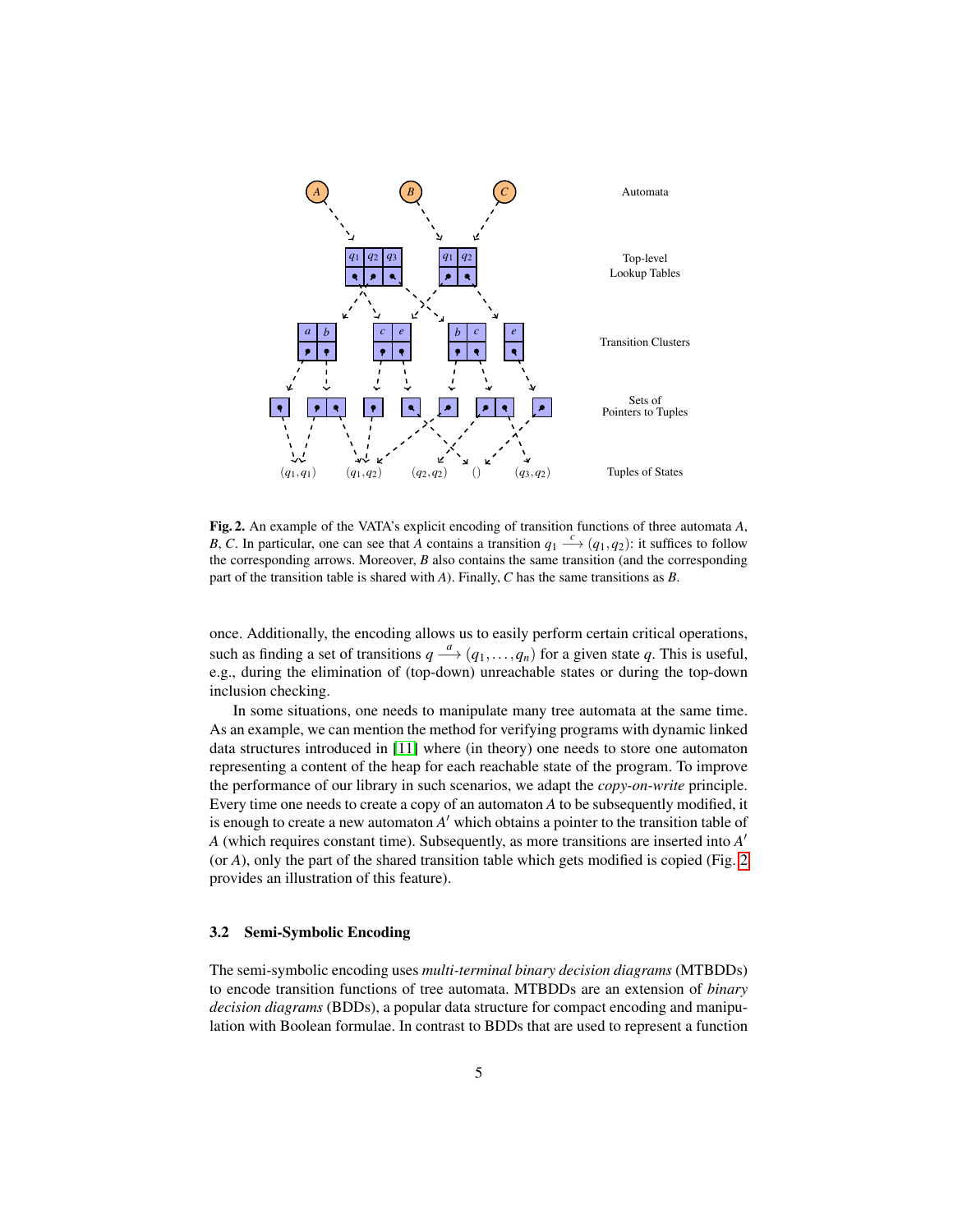

<span id="page-5-0"></span>Fig. 3. The (a) top-down and (b) bottom-up semi-symbolic encodings of transition functions. Paths in the MTBDD correspond to symbols.

 $b: \mathbb{B}^n \to \mathbb{B}$  for some  $n \in \mathbb{N}$  and  $\mathbb{B} = \{0,1\}$ , MTBDDs extend the co-domain to an arbitrary set *S*, i.e., they represent a function  $m : \mathbb{B}^n \to S$ .

We support two representations of semi-symbolic automata: top-down and bottomup. The *top-down* representation (see Fig. [3a](#page-5-0)) maintains for each state *q* of a tree automaton an MTBDD that maps the binary representation of each symbol *f* concatenated with the binary representation of its arity *n* onto a set of tuples of states  $T = \{(q_1, \ldots, q_n), \ldots\}$  such that for all  $(q_1, \ldots, q_n) \in T$  there exist the transition  $q \stackrel{f}{\longrightarrow}$  $(q_1, \ldots, q_n)$  in the automaton. The arity is encoded in the MTBDD as a part of the symbol in order to be able to distinguish between several instances of the same symbol with different arity. The library thus supports a slight extension of tree automata in which a symbol does not have a fixed arity.

The *bottom-up* representation (see Fig. [3b](#page-5-0)), on the other hand, maintains for each tuple  $(q_1, \ldots, q_n) \in Q^*$  an MTBDD that maps the binary representation of each symbol *f* onto a set of states  $S = \{q, ...\}$  such that, for all  $q \in S$ , it holds that the transition  $(q_1,...,q_n) \stackrel{f}{\longrightarrow} q$  is in the automaton. Note that the bottom-up representation does not need to encode the arity of the symbol *f* into the MTBDD as it is given by the arity of the tuple for which the MTBDD is maintained. It is easy to see that the two presented encodings are mutually convertible (see [\[13\]](#page-14-10) for the algorithm).

MTBDD Package. Our previous implementation of semi-symbolically represented tree automata used a customisation of the CUDD [\[20\]](#page-14-11) library for manipulating MTBDDs. The experiments in [\[12\]](#page-14-12) and profiling of the code showed that the overhead of the customised library is too large. Moreover, the customisation of CUDD did not provide an easy and transparent way of manipulating MTBDDs. These two facts showed that VATA would greatly benefit from a major redesign of the MTBDD back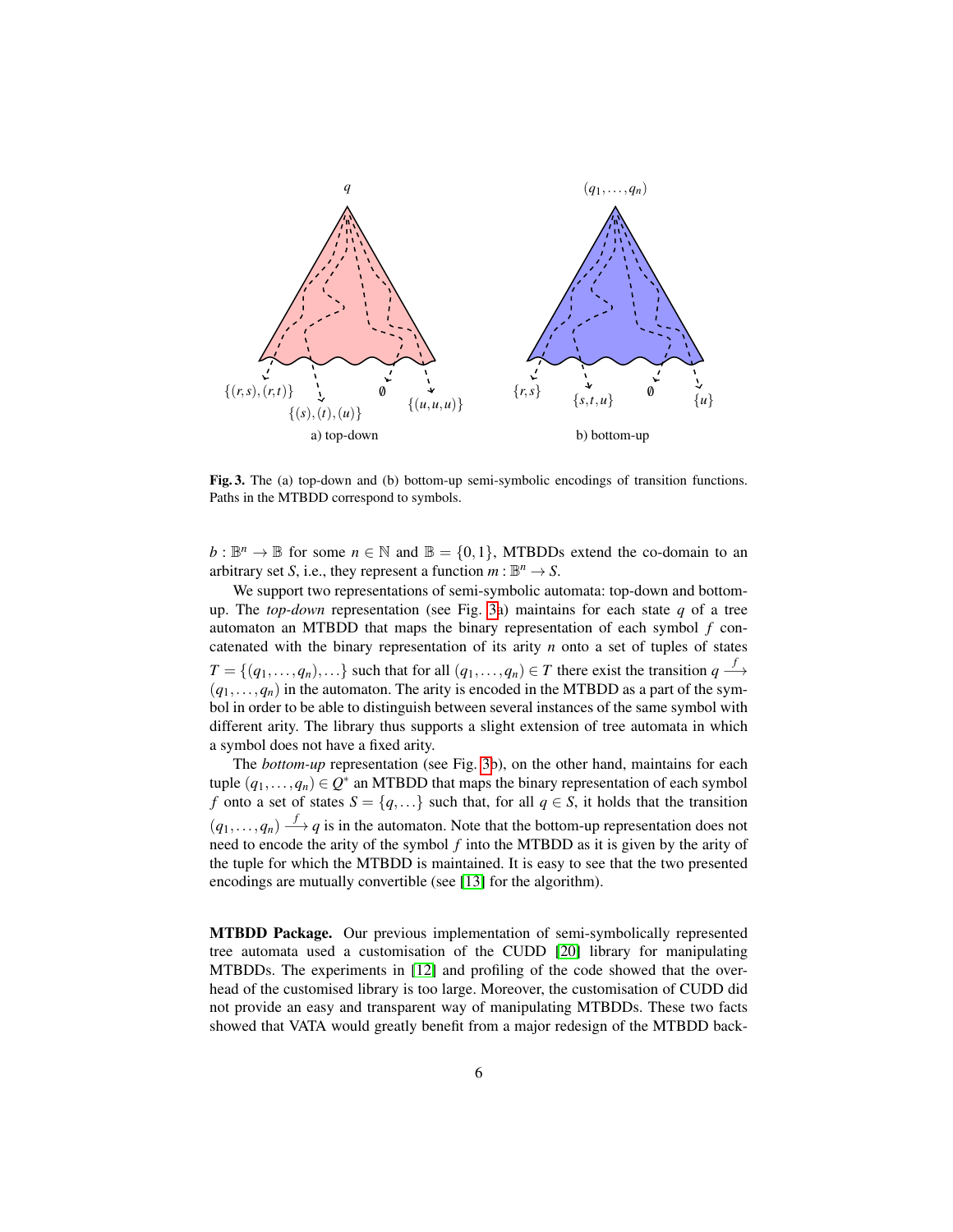end. Therefore, we created our own generic implementation of MTBDDs with a clean and simple-to-use interface.

The new MTBDD package uses *shared* MTBDDs for each domain, which means that all MTBDDs for the given domain are connected in a single *directed acyclic graph* (DAG), and an MTBDD corresponds to a pointer to a node in the DAG. In order to prevent memory leaks, each node of the MTBDD contains a reference counter of other nodes or variables pointing to it. In case the counter reaches zero, the node is deleted from the memory. Because of these implementation choices, copying an MTBDD can be easily done by simply copying the pointer to the root node of the copied MTBDD and incrementing its reference counter.

There are two types of nodes of the MTBDD: *internal nodes* and *leaf nodes*. A leaf node contains a value from the domain of the MTBDD, while an internal node contains a variable name and pointers to the *low* and *high* children of the node. In addition, nodes of both types also contain the aforementioned reference counter. The nodes are manipulated using pointers to them only, and the distinction between a leaf node and an internal node is done according to the least significant bit of the pointer (the compiler aligns these data structures to addresses which are multiples of 4, this bit can therefore be neglected and when accessing the value of a node pointer simply masked out).

For our use, we implemented unary, binary, and ternary *Apply* operations, which are operations that, given a unary, binary, or ternary function and one, two, or three MTBDDs, respectively, generate a new MTBDD the leaves of which correspond to the values of the given function applied to the provided MTBDDs. Note that the provided function does not need to be a pure function but my also have a side-effect. Further, we also provide *VoidApply* operations which are Apply operations that do not build a new MTBDD but that have a side-effect only. For operations that do not need to build new MTBDDs but rather, e.g., only collect data from the leaf nodes, using *VoidApply* saves a considerable and unnecessary overhead. During the execution of an *Apply* operation, both internal and leaf nodes are cached using hash tables.

The newly implemented MTBDD package does not support MTBDD reordering so far, yet the library performs better when compared to our original implementation of a semi-symbolic encoding that used customised CUDD.

# 4 Supported Operations

As we described in the previous section, the VATA library allows a user to choose one of three available encodings: the explicit top-down, the semi-symbolic top-down, and the semi-symbolic bottom-up. Depending on the choice, certain TA operations may or may not be available. The following operations are supported by at least one of the representations: union, intersection, elimination of (bottom-up, top-down) unreachable states, inclusion checking (bottom-up, top-down), computation of (maximum) simulation relations (downward, upward), and language preserving size reduction based on simulation equivalence. In some cases, multiple implementations of an operation are available, which is especially the case for language inclusion. This is because the different implementations are based on different heuristics that may work better for different applications as witnessed also by our experiments described in Section [5.](#page-12-0)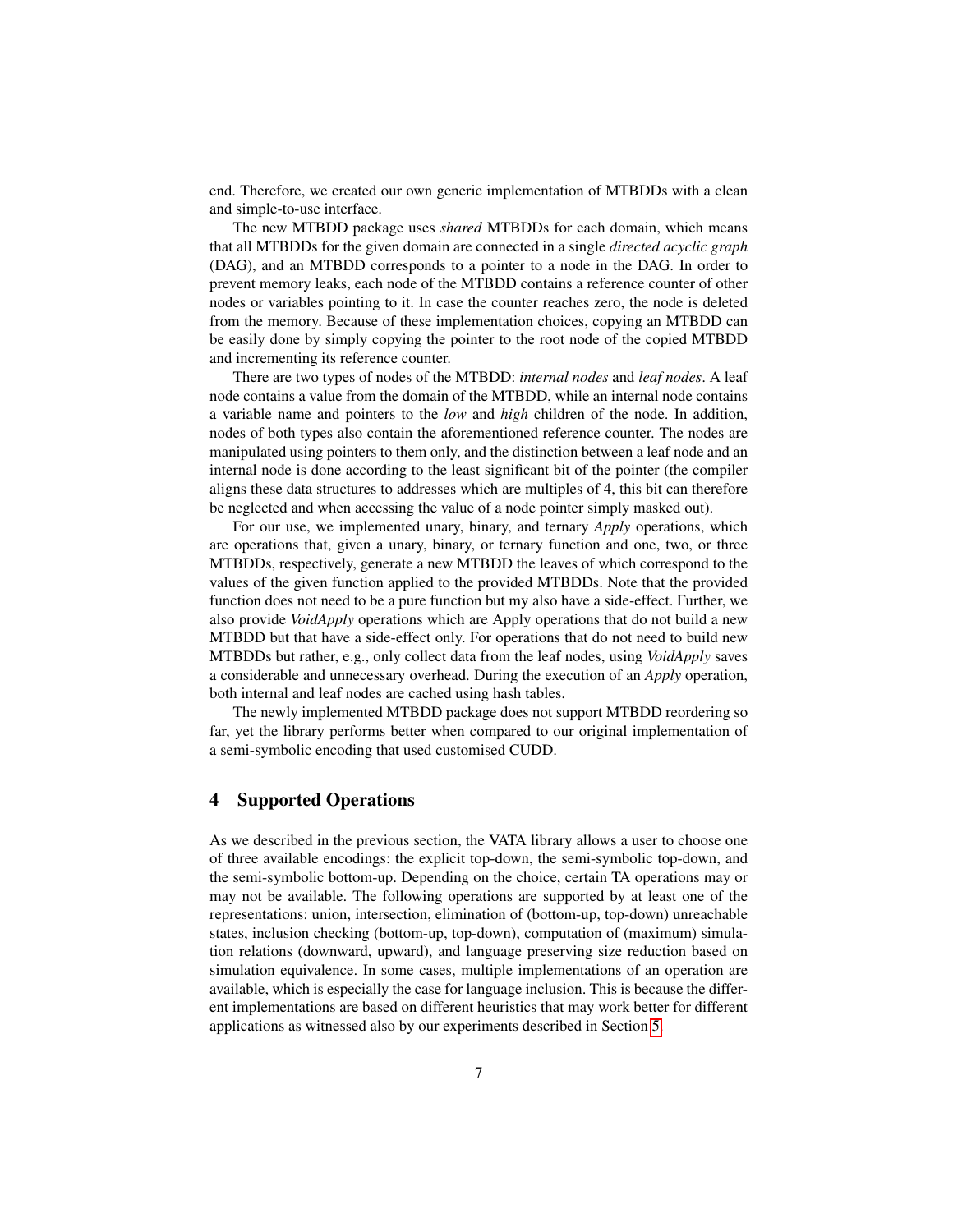Below, we do not discuss the relatively straightforward implementation of the most basic operations on TA and we comment on the more advanced operations only.

# 4.1 Removing Unreachable States

As the performance of many operations on automata depends on the size of the automaton (in the sense of the size of the state set and the size of the transition table), it is often desirable to remove both bottom-up and top-down unreachable states. Indeed, such states are useless: bottom-up unreachable states cannot be used to generate a finite tree and although top-down unreachable states can generate a finite tree, this tree cannot be a subtree of any tree accepted by the automaton.

Removing both bottom-up *unreachable states* for the bottom-up representation and top-down unreachable states for the top-down representation can be easily done by a single traversal through the automaton. Nevertheless, sometimes, e.g., when checking language inclusion of the automata, it is useful to also remove states unreachable in the opposite direction.

The procedure for removing top-down unreachable states from a tree automaton represented in a bottom-up semi-symbolic way generates a directed graph (*Q*,*E*) where *Q* is the state set of the input automaton and  $(q, r) \in E$  if  $\exists a \in \Sigma : q \stackrel{a}{\longrightarrow} (q_1, \ldots, q_n), \exists 1 \leq$  $i \leq n : r = q_i$ . When the graph is created, the states that are backward unreachable from the final states are removed from the automaton in a simple traversal.

Removing bottom-up unreachable states for the top-down semi-symbolic representation is more complex. First, the automaton is traversed in the top-down manner while creating an *And-Or* graph  $(N_y, N_{\exists}, E)$  where  $N_y = Q$ , Q is the state set of the input automaton and represents the *And* nodes of the graph, and  $N_{\exists} \subseteq Q^*$  represents the *Or* nodes. The set of edges *E* contains the edge  $(q, (q_1, \ldots, q_n))$  if there exists the transition  $q \stackrel{a}{\longrightarrow} (q_1, \ldots, q_n)$  for some  $a \in \Sigma$  in the automaton, and the edge  $((q_1, \ldots, q_n), q)$ if  $∃1 ≤ i ≤ n : q<sub>i</sub> = q$ . The algorithm starts by marking the node labelled by () (which is an Or node) and proceeds by marking the nodes of the graph using the following rules: an Or node *o* is marked if there exists a marked node *a* such that  $(o, a) \in E$ , and an And node *a* is marked if all nodes *o* such that  $(a, o) \in E$  are marked. When no new nodes can be marked, the states of the automaton are reduced to only those that correspond to marked And nodes in the graph.

## 4.2 Downward and Upward Simulation

Downward simulation relations can be computed over two tree automata representations in VATA: the explicit top-down and the semi-symbolic top-down encoding. The explicit variant first translates a tree automaton into a labelled transition system (LTS) as described in [\[1\]](#page-14-13). Then the simulation relation for this system is computed using an implementation of the state-of-the-art algorithms for computing simulations on LTSs [\[19,](#page-14-14)[14\]](#page-14-15) with some further optimisations mentioned in Section [4.6.](#page-10-0) Finally, the result is projected back to the set of states of the original automaton.

The semi-symbolic variant uses a simpler simulation algorithm based on a generalisation of [\[16\]](#page-14-16) to trees.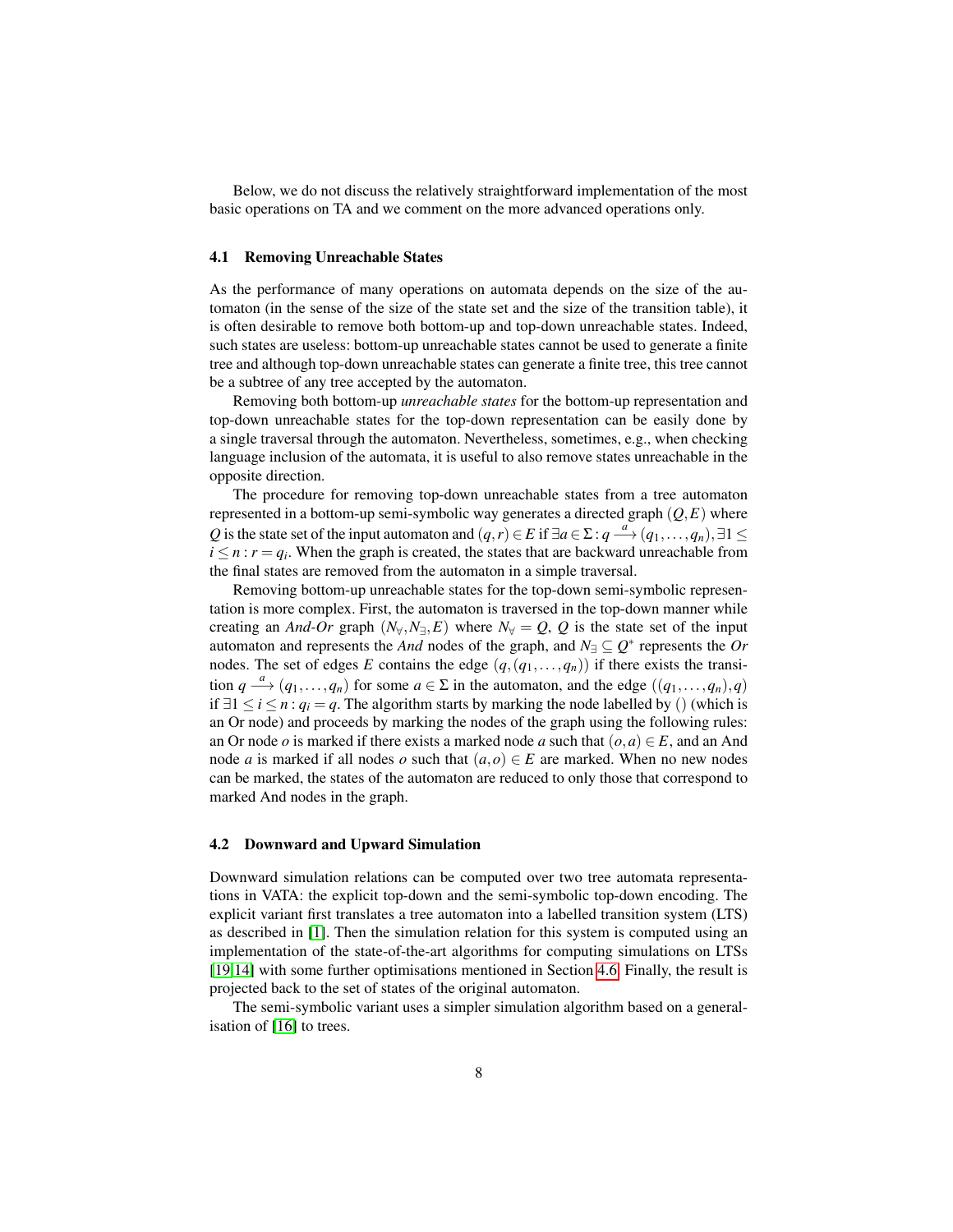Upward simulation can currently be computed over the explicit representation only. The computation is again performed via a translation to an LTS (the details are in [\[1\]](#page-14-13)), and the relation is computed using the engine for computing simulation relations on LTSs as above.

#### 4.3 Simulation-based Size Reduction

In a typical setting, one often wants to use a representation of tree automata that is as small as possible in order to reduce the memory consumption and/or speed up operations on the automata (especially the potentially costly ones, such as inclusion testing). To achieve that, the classical approach is to use determinisation and minimisation. However, the minimal deterministic tree automata can still be much bigger than the original non-deterministic ones. Therefore, VATA offers a possibility to reduce the size of tree automata without determinisation by their quotienting w.r.t. an equivalence relation currently, only the downward simulation equivalence is supported.

The procedure works as follows: first, the downward simulation relation  $\preceq_D$  is computed for the automaton. Then, the symmetric fragment of  $\preceq_D$  (which is an equivalence) is extracted, and each state appearing within the transition function is replaced by a representative of the corresponding equivalence class. A further reduction is then based on the following observation: if an automaton contains a transition  $q \stackrel{a}{\longrightarrow} (q_1, \ldots, q_n)$ , any additional transition  $q \stackrel{a}{\longrightarrow} (r_1, \ldots, r_n)$  where  $r_i \preceq_D q_i$  can be omitted since it does not contribute to the language of the result (recall that, for the downward simulation preorder  $\preceq_D$ , it holds that  $q \preceq_D r \Longrightarrow L(q) \subseteq L(r)$ .

### 4.4 Bottom-up Inclusion

Bottom-up inclusion testing is implemented for the explicit top-down and the semisymbolic bottom-up representation in VATA. As its name suggests, the algorithm naturally proceeds in the bottom-up way, therefore the top-down encoding is not very suitable here. In the case of the explicit representation, however, one can afford to build a temporary bottom-up encoding since the overhead of such a translation is negligible compared to the complexity of following operations.

Both the explicit and semi-symbolic version of the bottom-up inclusion algorithm are based on the approach introduced in [\[4\]](#page-14-17). Here, the main principle used for checking whether  $L(\mathcal{A}) \subseteq L(\mathcal{B})$  is to search for a tree which is accepted by  $\mathcal A$  and not by  $\mathcal B$  (thus being a witness for  $L(\mathcal{A}) \nsubseteq L(\mathcal{B})$ ). This is done by simultaneously traversing both *A* and *B* from their leaf rules while generating pairs  $(p_A, P_B) \in Q_A \times 2^{Q_B}$  where  $p_A$ represents a state into which  $\mathcal A$  can get on some input tree and  $P_{\mathcal B}$  is the set of *all* states into which *B* can get over the same tree. The inclusion then does clearly not hold iff it is possible to generate a pair consisting of an accepting state of *A* and of exclusively non-accepting states of *B*.

The algorithm collects the so far generated pairs  $(p_A, P_B)$  in a set called *Visited*. Another set called *Next* is used to store the generated pairs whose successors are still to be explored. One can then observe that whenever one can reach a counterexample to inclusion from  $(p_A, P_B)$ , one can also reach a counterexample from any  $(p_A, P'_B \subseteq P_B)$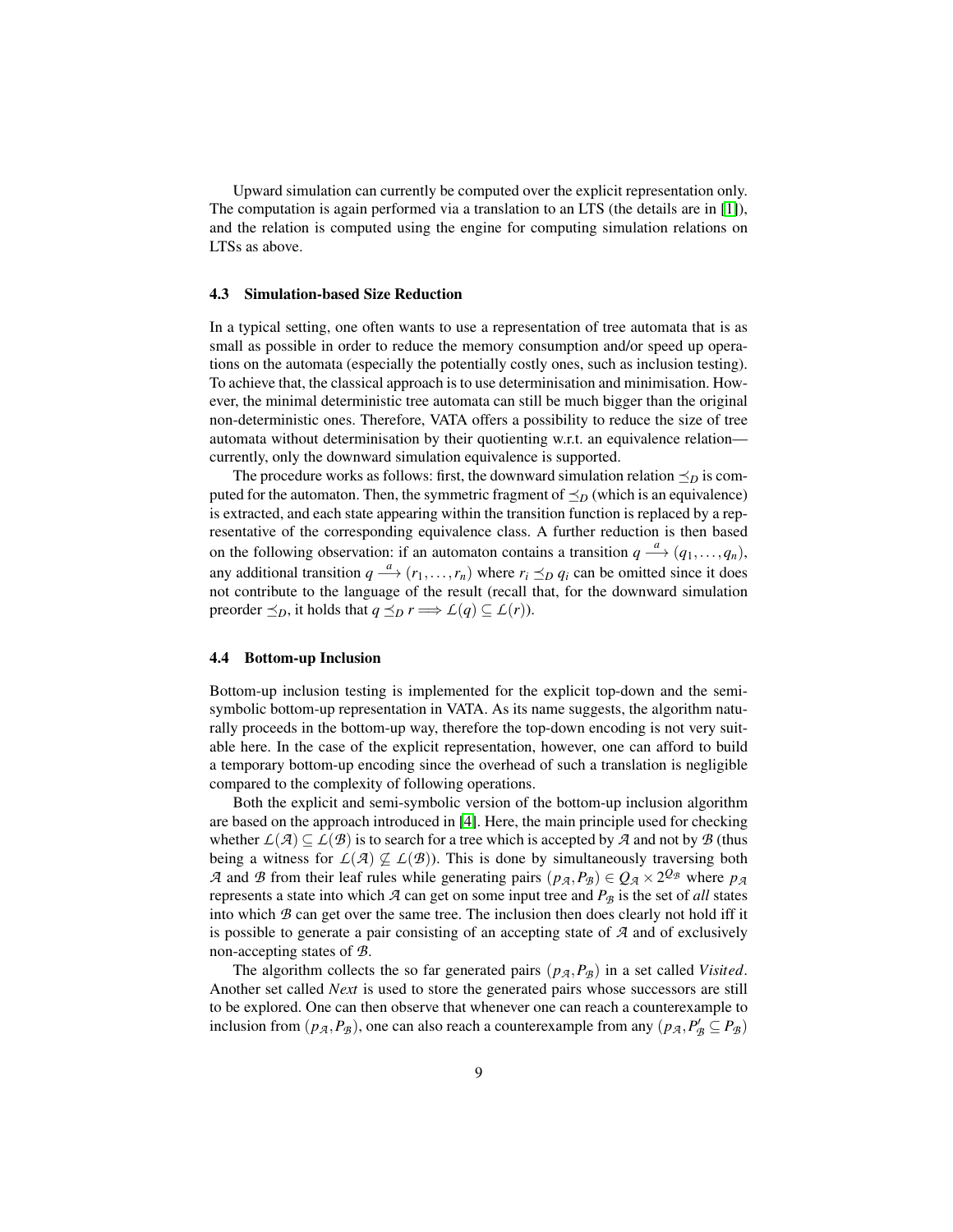as  $P'_{\mathcal{B}}$  allows less runs than  $P_{\mathcal{B}}$ . Using this observation, both mentioned sets can be represented using antichains. In particular, one does not need to store and further explore any two elements comparable w.r.t.  $(=\subseteq)$ , i.e., by equality on the first component and inclusion on the other component.

Clearly, the running time of the above algorithm strongly depends on the total number of pairs  $(p_A, P_B)$  taken from *Next* for further processing. Indeed, this is one of the reasons why the antichain-based optimisations helps. According to our experience, the number of pairs which needs to be processed can further be reduced when processing the pairs stored in *Next* in a suitable order. Our experimental results have shown that we can achieve a very good improvement by preferring those pairs  $(p_A, P_B)$  which have smaller (w.r.t. the size of the set) second component.

Yet another way that we found useful when improving the above algorithm is to optimise the way the algorithm computes the successors of a pair from *Next*. The original algorithm picks a pair  $(p_A, P_B)$  from *Next* and puts it into *Visited*. Then, it finds all transitions of the form  $(p_{A,1},..., p_{A,n}) \stackrel{a}{\longrightarrow} p$  in *A* such that  $(p_{A,i}, P_{B,i}) \in V isited$ for all  $1 \le i \le n$  and  $(p_{A,j}, P_{B,j}) = (p_A, P_B)$  for some  $1 \le j \le n$ . For each such transition, it finds all transitions of the form  $(q_1, \ldots, q_n) \stackrel{a}{\longrightarrow} q$  in *B* such that  $q_i \in P_{\mathcal{B},i}$  for all  $1 \le i \le n$ . Here, the process of finding the needed  $\mathcal{B}$  transitions is especially costly. In order to speed it up, we cache for each alphabet symbol *a*, each position *i*, and each set  $P_{\mathcal{B},i}$ , the set of transitions  $\{(q_1,\ldots,q_n) \stackrel{\hat{a}}{\longrightarrow} q \in \Delta_{\mathcal{B}} : q_i \in P_{\mathcal{B},i}\}\$ at the first time it is used in the computation of successors. Then, whenever we need to find all transitions of the form  $(q_1,...,q_n) \stackrel{a}{\longrightarrow} q$  in *B* such that  $q_i \in P_{\mathcal{B},i}$  for all  $1 \leq i \leq n$ , we find them simply by intersecting the sets of transitions cached for each  $(P_{\mathcal{B},i}, i, a)$ .

Next, we propose another modification of the algorithm which aims to improve the performance especially in those cases where finding a counterexample to inclusion requires us to build representatives of trees with higher depths or in the cases where the inclusion holds. Unlike the original approach which moves only one pair  $(p_A, P_B)$  from *Next* to *Visited* at the beginning of each iteration of the main loop, we add the newly created pairs  $(p_A, P_B)$  into *Next* and *Visited* at the same time (immediately after they are generated). This, according to our experiments, allows *Visited* to converge faster towards the fixpoint.

Finally, another optimisation of the algorithm presented in [\[4\]](#page-14-17) appeared in [\[2\]](#page-14-18). This optimisation maintains the sets *Visited* and *Next* as antichains w.r.t.  $(\leq_U, \leq_V^{\exists \forall})^4$  $(\leq_U, \leq_V^{\exists \forall})^4$ . Hence, more pairs can be discarded from these sets. Moreover, for pairs that cannot be discarded, one can at least reduce the sets on their right-hand side by removing states that are simulated by some other state in these sets (this is based on the observation that any tree accepted from an upward-simulation-smaller state is accepted from an upwardsimulation-bigger state too). Finally, one can also use upward simulations between states of the two automata being compared. Then, one can discard any pair  $(p_A, P_B)$ such that there is some  $p_{\beta} \in P_{\beta}$  that upward-simulates  $p_A$  because it is then clear that no tree can be accepted from  $p_A$  that could not be accepted from  $p_B$ . All these opti-

<span id="page-9-0"></span><sup>&</sup>lt;sup>4</sup> One says that *P*  $\preceq^{\exists \forall}_{U} Q$  holds iff ∀*p* ∈ *P* ∃*q* ∈ *Q* : *p*  $\preceq_U q$ . Note also that the upward simulation must be parameterised by the identity in this case [\[2\]](#page-14-18).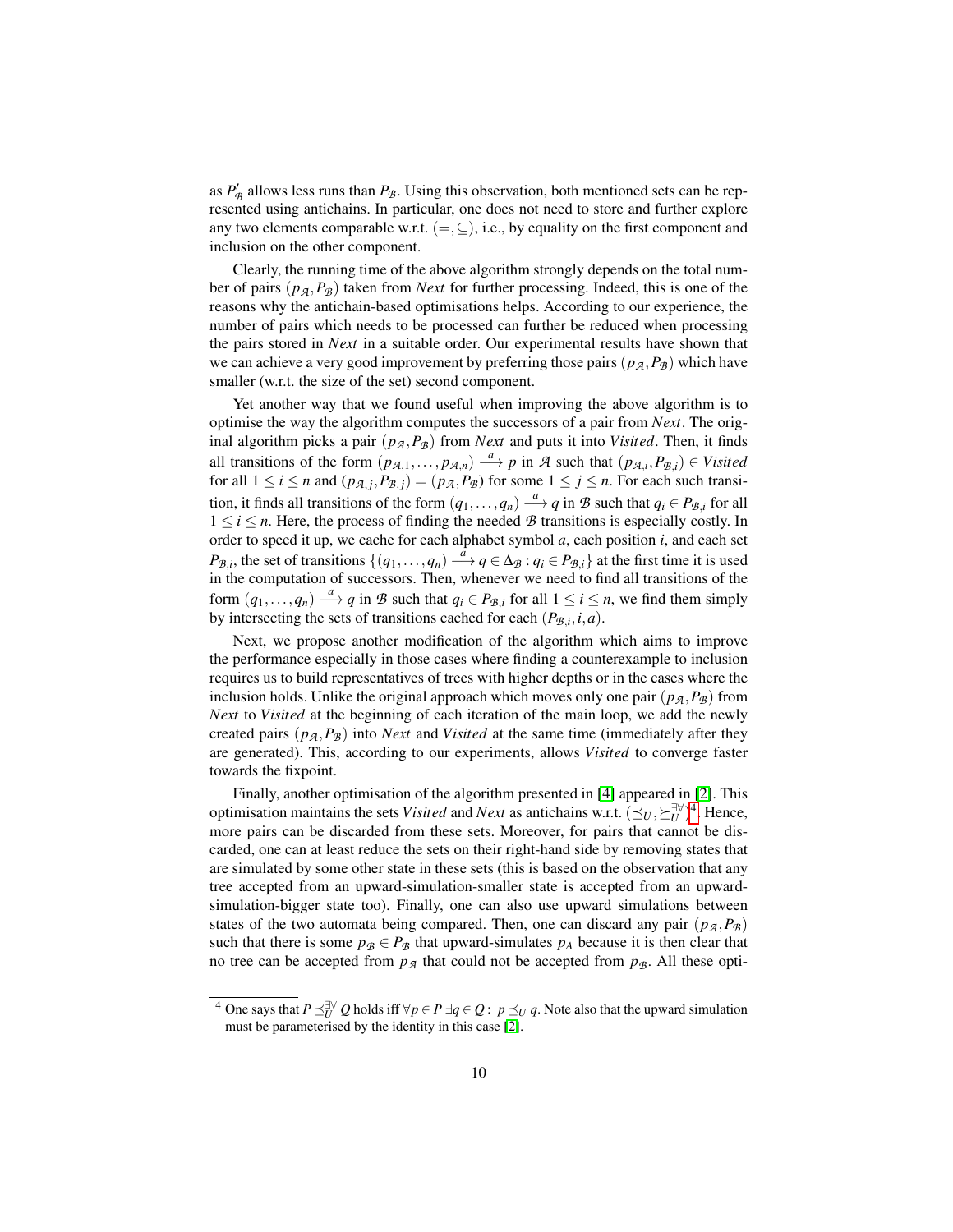misations are also available in VATA and can optionally be used—they are not used by default since the computation of the upward simulation can be quite costly.

### <span id="page-10-1"></span>4.5 Top-down Inclusion

Top-down inclusion checking is supported by the explicit top-down and semi-symbolic top-down representations in VATA. Note that when one tries to solve inclusion of TA languages top-down in a naïve way, using a plain subset-construction-like approach, one immediately hits a problem due to the top-down successors of particular states are *tuples* of states. Hence, after one step of the construction, one needs to check inclusion on tuples of states, then tuples of tuples of states, etc. However, there is a way how to get out of this trap as shown in [\[15,](#page-14-19)[12\]](#page-14-12). Very roughly said, the main idea of the approach resembles a conversion from the *disjunctive normal form* (DNF) to the *conjunctive normal form* (CNF) taking into account that top-down transitions of tree automata form a kind of and-or graphs (the disjunctions are between top-down transitions and conjunctions among the successors within particular transitions).

VATA contains an implementation of the top-down inclusion checking algorithm of [\[12\]](#page-14-12). This algorithm uses several optimisations, e.g., caching of results of auxiliary language inclusion queries between states of the automata whose languages are being compared. More precisely, when checking whether  $\mathcal{L}(\mathcal{A}) \subseteq \mathcal{L}(\mathcal{B})$  holds for two tree automata *A* and *B*, the algorithm stores a set of pairs  $(p_A, P_B) \in Q_A \times 2^{Q_B}$  for which the language inclusion  $L(p_A) \subseteq L(P_B)$  has been shown *not* to hold. As a further optimisation, the set is stored as an antichain based on comparing the states w.r.t. the downward simulation preorder. The use of the downward simulation is one of the main advantages of this approach compared with the bottom-up inclusion checking since this preorder is cheaper to compute and usually richer than the upward simulation. Indeed, [\[12\]](#page-14-12) shows that top-down inclusion checking is often—though not always—superior to bottom-up inclusion checking.

Moreover, VATA has recently been extended by a new version of the top-down inclusion checking algorithm that extends the original version by caching even the pairs  $(p_A, P_B) \in Q_A \times 2^{Q_B}$  for which the language inclusion  $L(p_A) \subseteq L(P_B)$  has been shown to hold. This extension is far from trivial since the caching must be done very carefully in order to avoid a sort of circular reasoning when answering the various auxiliary language inclusion queries. A precise description of this rather involved algorithm is beyond the scope of this article, and so we refer an interested reader to [\[13\]](#page-14-10). As our experiments show, the new kind of caching comes with some overhead, which does not allow it to always win over the previous algorithm, but there are still many cases in which it performs significantly better.

# <span id="page-10-0"></span>4.6 Computing Simulation over LTS

The explicit part of VATA uses a highly optimised LTS simulation algorithm proposed in [\[19\]](#page-14-14) and greatly improved in [\[14\]](#page-14-15). The main idea of the algorithm is to start with an overapproximation of the simulation preorder (a possible initial approximation is the relation  $Q \times Q$ ) which is then iteratively pruned whenever it is discovered that the simulation relation cannot hold for certain pairs of states. For a better efficiency, the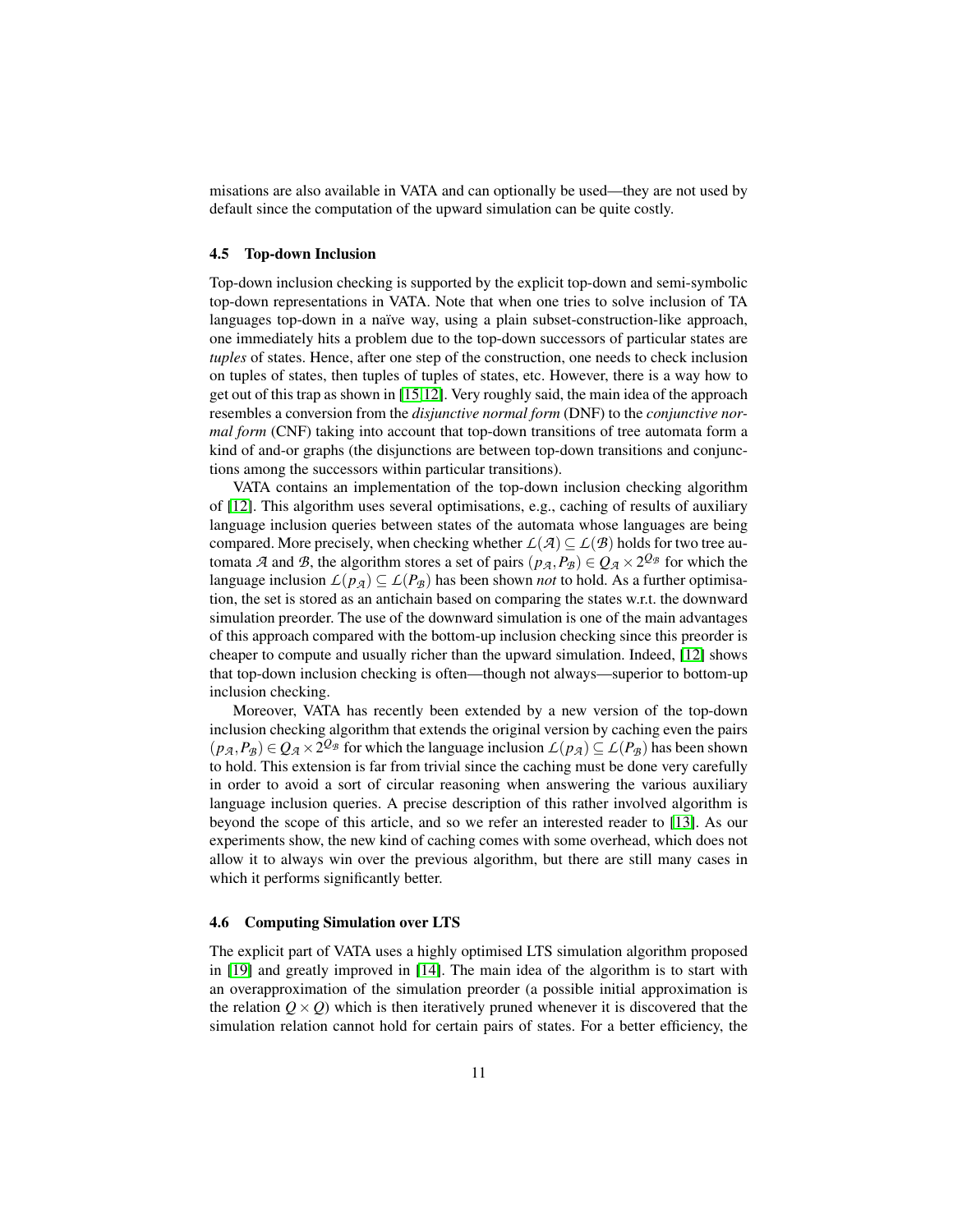algorithm represents the current approximation *R* of the simulation being computed using a so-called *partition-relation pair*. The partition splits the set of states into subsets (called *blocks*) whose elements are equivalent w.r.t. R, and a relation obtained by lifting *R* to blocks.

In order to be able to deal with the partition-relation pair efficiently, the algorithm needs to record for each block a matrix of counters of size |*Q*||Σ| where, for the given LTS,  $Q$  is the set of states and  $\Sigma$  is the set of labels. The counters are used to count how many transitions going from the given state via a given symbol *a* lead to states in the given block (or blocks currently considered to be bigger w.r.t. the simulation). This information is then used to optimise re-computation of the partition-relation pair when pruning the current approximation of the simulation relation being computed (for details see, e.g., [\[19\]](#page-14-14)). Since the number of blocks can (and often does) reach the number of states, the naïve solution requires  $|Q|^2|\Sigma|$  counters in the worst case. It turns out that this is one of the main barriers which prevents the algorithm from scaling to systems with large alphabets and/or large sets of states.

Working towards a remedy for the above problem, one can observe that the mentioned algorithm actually works in several phases. At the beginning, it creates an initial estimation of the partition-relation pair which typically contains large equivalence classes. Then it initialises the counters for each element of the partition. Finally, it starts the iterative partition splitting. During this last phase, the counters are only decremented or copied to the newly created blocks. Moreover, the splitting of some block is itself triggered by decrementing some set of counters to 0. In practice, late phases of the iteration typically witness a lot of small equivalence classes having very sparsely populated counters with 0 being the most abundant value.

This suggests that one could use sparse matrices containing only the non-zero elements. Unfortunately, according to our experience, this turns out to be the worst possible solution which strongly degrades the performance. The reason is that the algorithm accesses the counters very frequently (it either increments them by one or decrements them by one), hence any data structure with non-constant time access causes the computation to stall. A somewhat better solution is to record the non-zero counters using a hash table, but the memory requirements of such representation are not yet reasonable.

Instead, we are currently experimenting with storing the counters in blocks, using a copy-on-write approach and a zeroed-block deallocation. In short, we divide the matrix of counters into a list of blocks of some fixed size. Each block contains an additional counter (a block-level counter) which sums up all the elements within the block. As soon as a block contains a single non-zero counter only, it can safely be deallocated the content of the non-zero counter is then recorded in the block-level counter.

Our initial experiments show that, using the above approach, one can easily reduce the memory consumption by the factor of 5 for very large instances of the problem compared to the array-based representation used in [\[14\]](#page-14-15). The best value to be used as the size of blocks of counters is still to be studied—after some initial experiments, we are currently using blocks of size  $\sqrt{|Q|}$ .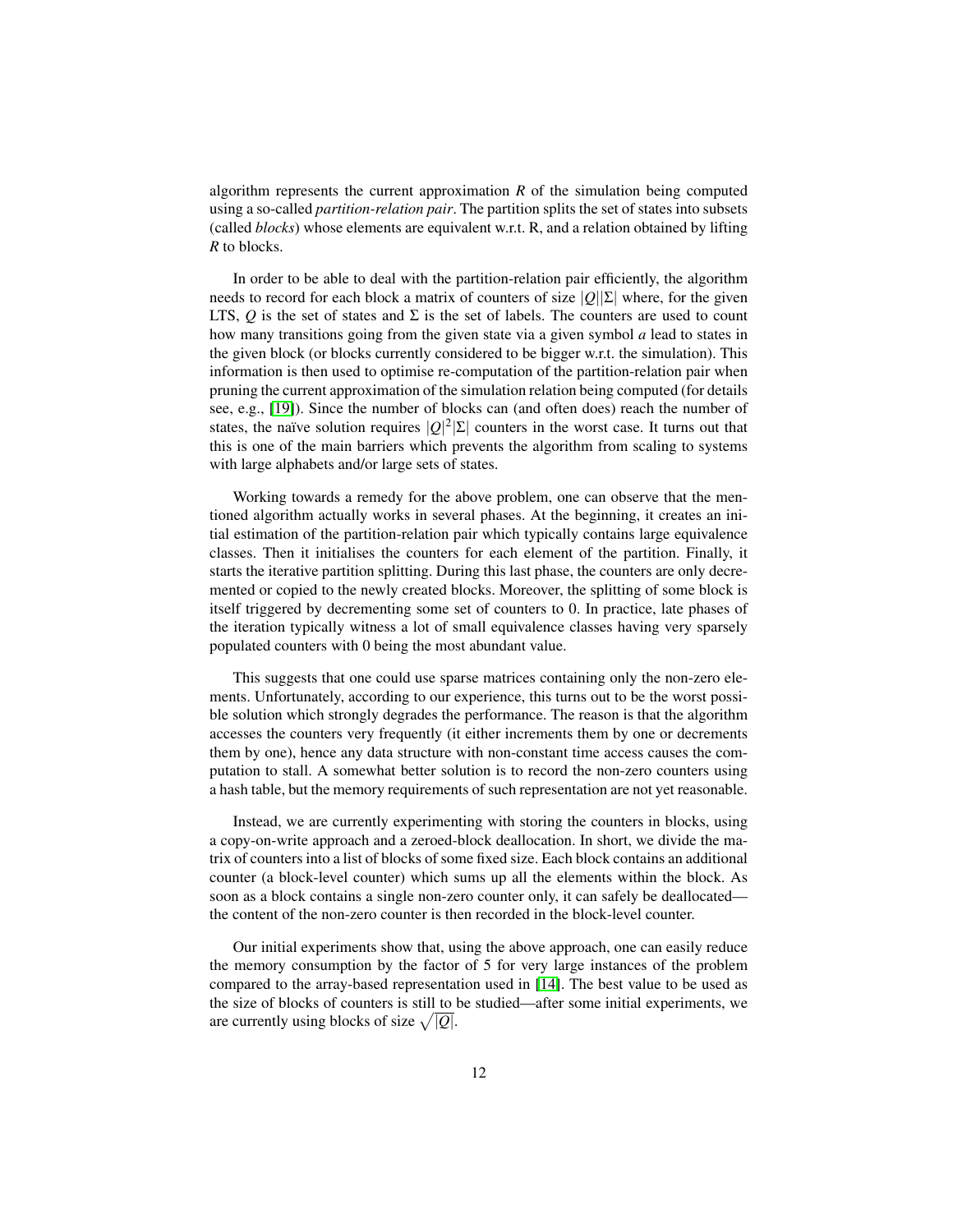<span id="page-12-1"></span>Table 1. Experiments with inclusion for the explicit encoding

|                 |           |        |           | expldown expldown+s expldown-opt expldown-opt+s explup explup+s |                  |            |
|-----------------|-----------|--------|-----------|-----------------------------------------------------------------|------------------|------------|
| Winner          | $36.35\%$ | 4.15 % | $32.20\%$ |                                                                 | $3.15\%$ 24.14 % | $0.00\,\%$ |
| <b>Timeouts</b> | 32.51%    | 18.27% | $32.51\%$ |                                                                 | $18.27\%$ 0.00 % | $0.00\%$   |

<span id="page-12-2"></span>Table 2. Experiments with the explicit encoding for cases when inclusion does not hold

|                 |           |           |           | expldown expldown+s expldown-opt expldown-opt+s explup explup+s |                  |          |
|-----------------|-----------|-----------|-----------|-----------------------------------------------------------------|------------------|----------|
| Winner          | 39.85 %   | $0.00\%$  | $35.30\%$ |                                                                 | $0.00\%$  24.84% | $0.00\%$ |
| <b>Timeouts</b> | $26.01\%$ | $20.31\%$ | $26.01\%$ | 20.31 % 0.00 %                                                  |                  | $0.00\%$ |

<span id="page-12-3"></span>Table 3. Experiments with the explicit encoding for cases when inclusion holds

|          |           |          |           | $ exp1down exp1down+space down-opt exp1down-opt+space exp1up exp1up+space $ |                 |          |
|----------|-----------|----------|-----------|-----------------------------------------------------------------------------|-----------------|----------|
| Winner   | $0.00\%$  | 47.28%   | $0.00\%$  | 35.87% 16.85%                                                               |                 | $0.00\%$ |
| Timeouts | $90.80\%$ | $0.00\%$ | $90.80\%$ |                                                                             | $0.00\%$ 0.00 % | $0.00\%$ |

# <span id="page-12-0"></span>5 Experimental Evaluation of VATA

In order to illustrate the level of optimisation that has been achieved in VATA and that can be exploited in its applications (like the Forester tool [\[11\]](#page-14-3)), we compared its performance against Timbuk and the prototype library considered in [\[12\]](#page-14-12), which—despite its prototype status—already contained a quite efficient TA implementation.

The comparison of performance of VATA (using the explicit encoding) and Timbuk was done for union and intersection of more than 3,000 pairs of TA. On average, VATA was over 20,000 times faster on union and over 100,000 times faster on intersection.

When comparing VATA with the prototype library of [\[12\]](#page-14-12), we concentrated on language inclusion testing which is one of the most costly operations on non-deterministic TA. In particular, we conducted a set of experiments evaluating the performance of the VATA's optimised TA language inclusion algorithms on pairs of TA obtained from *abstract regular tree model checking* of the algorithm for rebalancing red-black trees after insertion or deletion of a leaf node (which is the same test set that was used in [\[12\]](#page-14-12)).

#### 5.1 Experiments with the Explicit Encoding

For the explicit encoding, we measured for each inclusion method the fraction of cases in which the method was the fastest among the evaluated methods on the set of almost 2000 tree automata pairs. The results of this experiment are given in Table [1.](#page-12-1) The columns are labelled as follows: column expldown is for pure downward inclusion checking, column expldown+s is for downward inclusion using downward simulation, expldown-opt is a column for pure downward inclusion checking with the optimi-sation proposed in Section [4.5,](#page-10-1) and column expldown-opt+s is downward inclusion checking with simulation using the same optimisation. Columns explup and explup+s give the results for pure upward inclusion checking and upward inclusion checking with simulation respectively. The timeout was set to 30 s.

We also checked the performance of the algorithms for cases when inclusion either *does* or *does not* hold in order to explore the ability of the algorithms to either find a counterexample in the case when inclusion does not hold, or prove the inclusion in case it does. These results are given in Table [2](#page-12-2) and Table [3.](#page-12-3)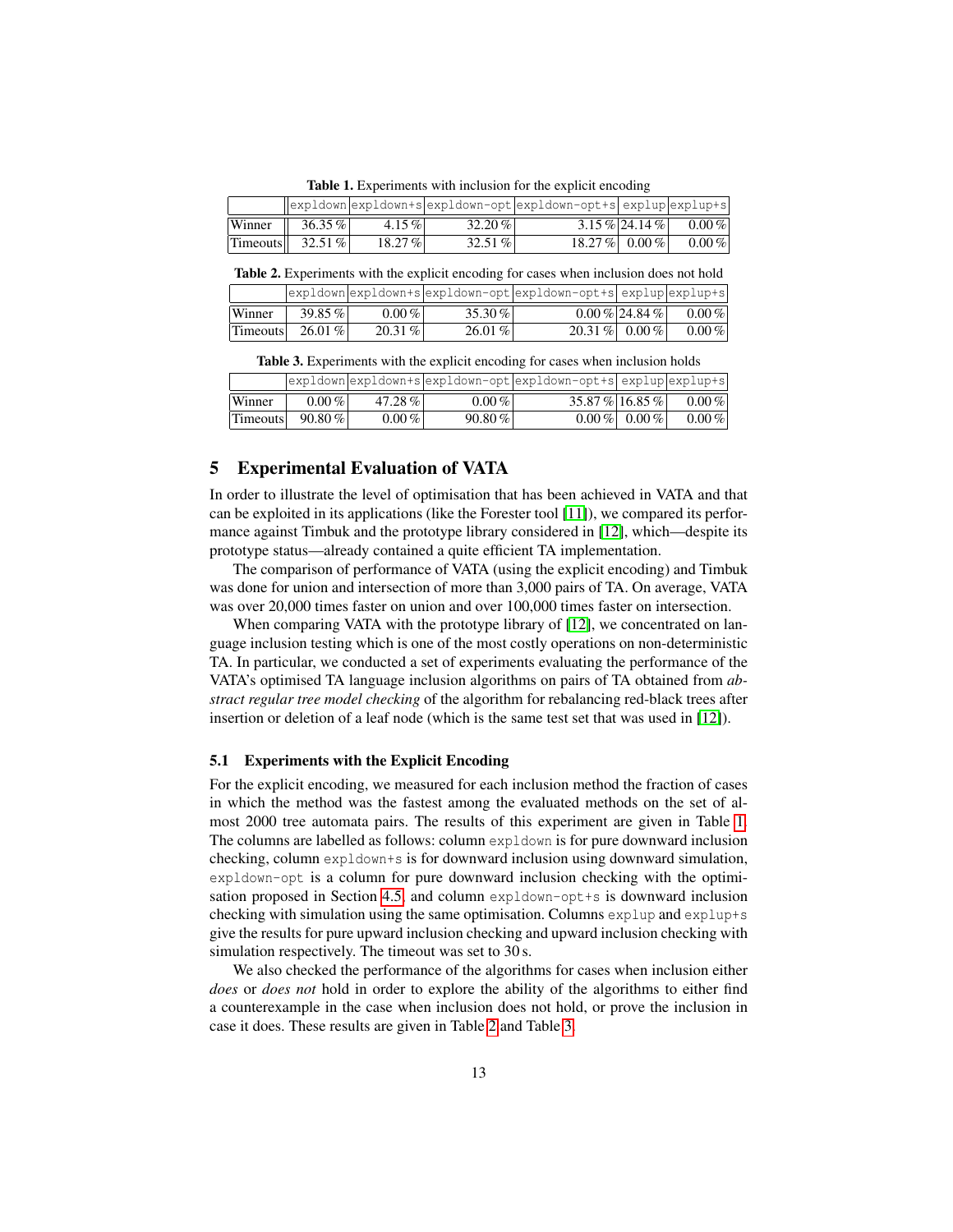<span id="page-13-0"></span>Table 4. Experiments with inclusion for the semi-symbolic encoding

|          |         |           |           | symdown symdown+s symdown-opt symdown-opt+s  symup |                 |
|----------|---------|-----------|-----------|----------------------------------------------------|-----------------|
| Winner   | 44.02 % | $0.00\%$  | $31.73\%$ |                                                    | $0.00\%$ 24.25% |
| Timeouts | 5.87%   | $77.93\%$ | 5.87 %    | 78.00% 22.26%                                      |                 |

Table 5. Experiments with the semi-symbolic encoding for cases when inclusion does not hold

<span id="page-13-1"></span>

|          |                     |              |          | symdown symdown+s symdown-opt symdown-opt+s  symup |                  |
|----------|---------------------|--------------|----------|----------------------------------------------------|------------------|
| Winner   | $\parallel$ 45.03 % | $0.00\,\%$ l | 33.06%   |                                                    | $0.00\%$  21.91% |
| Timeouts | $2.48\%$            | $80.03\%$    | $2.48\%$ | $80.09\%$ 23.39%                                   |                  |

Table 6. Experiments with the semi-symbolic encoding for cases when inclusion holds

<span id="page-13-2"></span>

|                         |                    |           |           | symdown symdown+s symdown-opt symdown-opt+s  symup |                 |
|-------------------------|--------------------|-----------|-----------|----------------------------------------------------|-----------------|
| Winner                  | $\parallel$ 19.74% | $0.00\%$  | $0.00\%$  |                                                    | $0.00\%$ 80.26% |
| Timeouts $\vert$ 72.37% |                    | $36.84\%$ | $72.37\%$ | 36.84 % 0.00 %                                     |                 |

When compared to our previous implementation, VATA performed almost always better. The average speed-up was even as high as 200 times for pure downward inclusion checking. The old implementation was faster in about 2.5 % of the cases, and the difference was not significant.

# 5.2 Experiments with the Semi-Symbolic Encoding

We performed a set of similar experiments for the semi-symbolic encoding, the results of which are given in Table [4.](#page-13-0) The columns are labelled as follows: column symdown is for pure downward inclusion checking, column symdown+s is for downward inclusion using downward simulation, symdown-opt is a column for pure downward inclusion checking with the optimisation proposed in Section [4.5](#page-10-1) and column symdown-opt+s is downward inclusion checking with simulation using the same optimisation. Column symup gives the results for pure upward inclusion checking. The timeout was again set to 30 s.

As in the experiments for the explicit encoding, we also checked the performance of the algorithms for cases when inclusion either *does* or *does not* hold. These results are given in Table [5](#page-13-1) and Table [6.](#page-13-2)

When compared to our previous implementation, VATA again performs significantly better, with the pure upward inclusion being on average over 300 times faster and the pure downward inclusion being even over 3000 times faster.

# 6 Conclusion

This paper introduced and described a new efficient and open-source non-deterministic tree automata library that supports both explicit and semi-symbolic encoding of the tree automata transition function. The semi-symbolic encoding makes use of our own MTBDD package instead of the previously used customisation of the CUDD library.

We wish to continue in this work by attempting to implement a simulation-aware symbolic encoding of antichains using BDDs. Further, we wish to implement other operations, such as determinisation (which, however, is generally desired to be avoided),